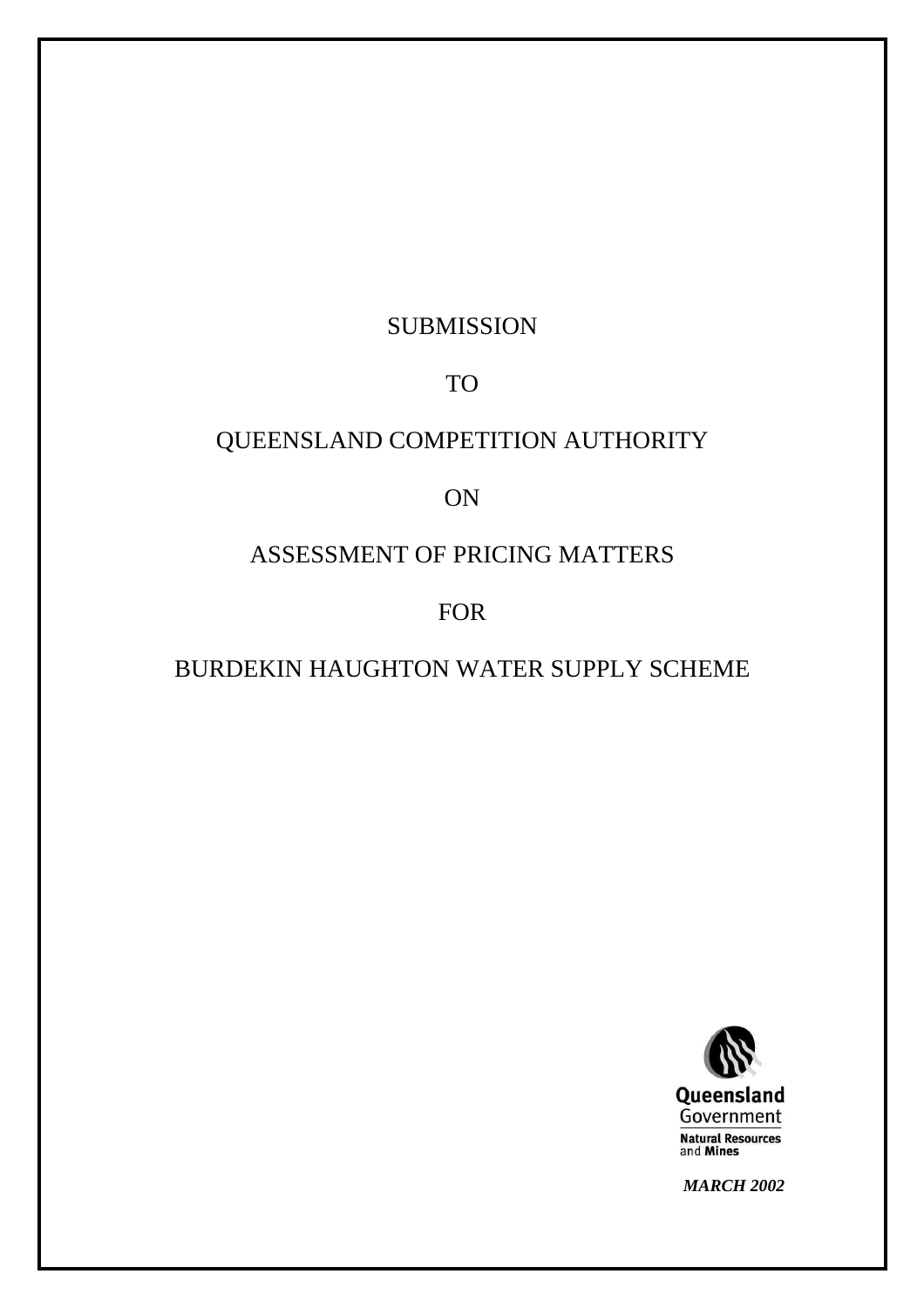### *Purpose*

The purpose of this submission by the Department of Natural Resources and Mines is to:

- clarify the roles of the Queensland Government and the Department of Natural Resources and Mines in respect to the development of the Burdekin Haughton Water Supply Scheme and the current price path for rural water supplies provided by SunWater;
- provide background to the water industry and some of the significant changes implemented by Government;
- outline the bases for the establishment of the Burdekin Haughton Water Supply Scheme by Government and for the direction by Government to SunWater on the current price path; and
- provide comment on the matters under consideration by the Queensland Competition Authority.

#### *Roles*

In April 1980, the Queensland Parliament approved the establishment of the Burdekin River Project. Its primary objective was to provide adequate water supplies for the irrigation of sugar-cane and rice to be developed in the Lower Burdekin.

Design, construction and operation of the project was managed by the then Queensland Water Resources Commission, and until recently by State Water Projects, a commercialised unit of the Department of Natural Resources. In October 2000, this unit was corporatised, with its assets and bulk water services business now managed separately from the Department, by the government owned corporation SunWater.

The Department of Natural Resources and Mines now has stewardship of the State's land, water, mineral and petroleum resources. Principal activities of the Department in respect to water include water resource planning and management, and the regulation of water service providers.

The Water Reform Unit, a separate unit with the Department, has had a substantial role developing a new framework for the water industry in Queensland, culminating in the new Water Act 2000, as well as implementing a number of reform initiatives. The unit has undertaken significant work, assisting Queensland Treasury with the corporatisation of SunWater, and with the development of the current price path for rural water in schemes managed by SunWater.

In November 2000, when an Interim Resource Operations Licence was granted to SunWater for the management of the scheme, the project was titled the Burdekin Haughton Water Supply Scheme.

### *Background*

The 1970s and 1980s represented a period of significant water resource development for Queensland. A number of large water supply schemes were developed to promote regional development. Some of these schemes include the Bundaberg Irrigation Area, Emerald Irrigation Area and the Burdekin Irrigation Area.

The Queensland Government undertook the roles of developer and operator of the State owned schemes, which in some cases attracted funds from the Federal government, in addition to the State's funds.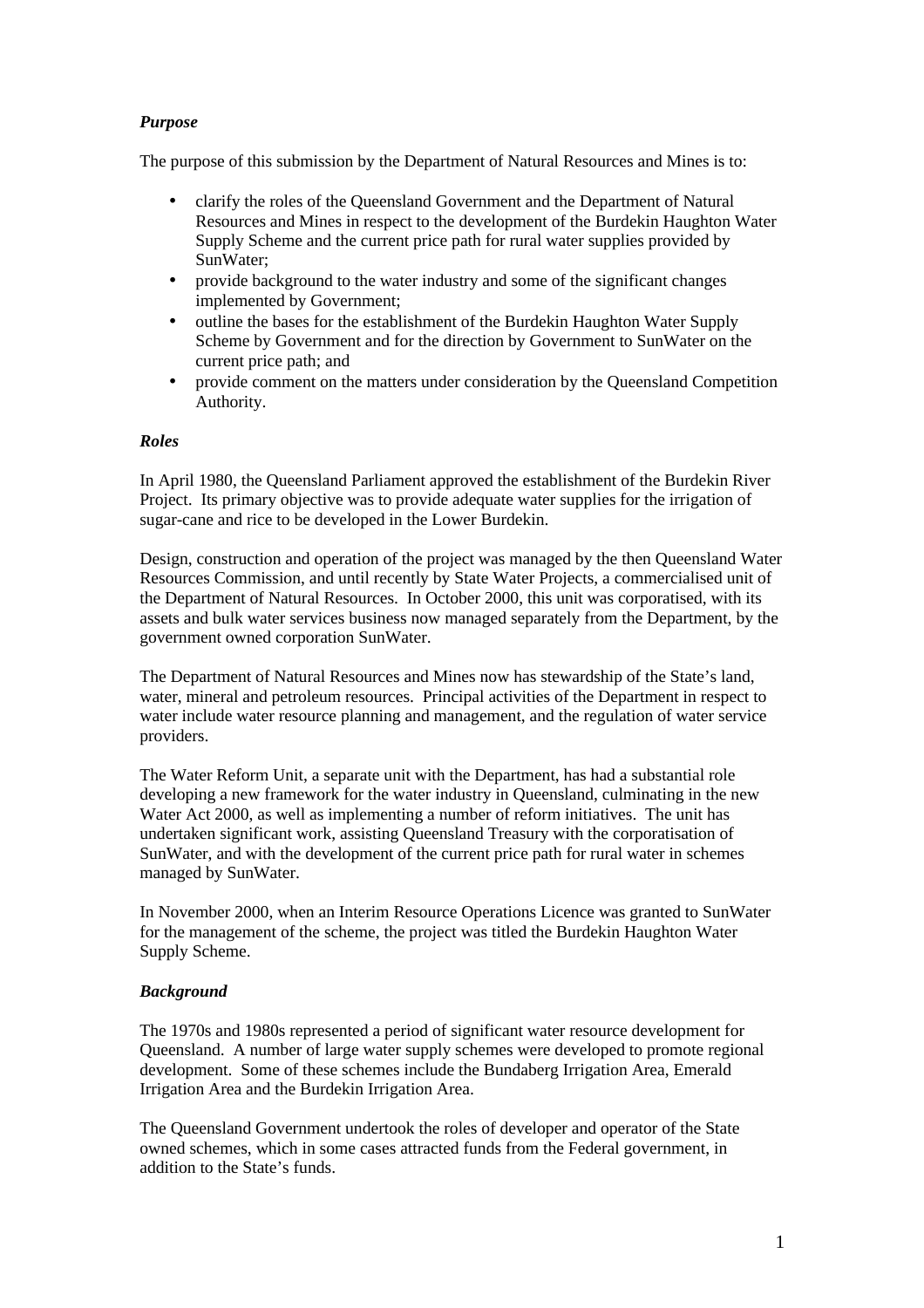In general prices for rural water supplies to the irrigation sector have been subsidised, with little or no return to government, on the capital outlaid.

In the late 1980s, Queensland's first water auction was held at St George, marking a milestone in the industry where allocations had previously been granted by government. Across the 1990s, the Queensland Government introduced charges for the purchase of nominal allocation in schemes that were not fully allocated, and held water auctions in Goondiwindi, Emerald, and Mareeba.

In the early 1990s, the Government released a discussion paper "What Price Water?" in response to concerns that the current level of water charges to the irrigation sector fell short of allowing for the full costs of operation and, importantly, refurbishment of assets. Around that time, the benefits of economic reform were promoted by the Federal government, culminating in the Council of Australian Governments (CoAG) Agreement. This set in train a major change in water policy for all States, including a requirement for "cost recovery" in respect to water pricing, and institutional arrangements that allow for separation of roles of water service providers, resource manager and industry regulator.

Major changes in Queensland for the water industry include legislative review and the new Water Act 2000. Water resource plans are now being developed for all major basins in Queensland. Water Service providers have been commercialised or corporatised and are required to comply with the provisions of the Water Act. In the area of pricing for rural irrigation water supplies, the Queensland Government has undertaken an extensive assessment of the schemes managed by SunWater, and established a price path aimed to recover as a minimum the essential costs of operation and maintenance, administration and refurbishment.

#### *Basis*

The basis for the establishment of Burdekin Project, as adopted by the Queensland Government, is documented in the report to Parliament, "Report on Establishment of Burdekin River Project Undertaking (March 1980)".

A recent report, "Parliamentary Public Works Committee Inquiry on The Burdekin River Project Departmental Submission (November 2001)" provides details for the project, some twenty years after commencement.

A summary of the work undertaken by the Queensland Government in establishing the current price path for rural water prices in schemes operated by SunWater is provided in the Green, Edwell Consulting Pty Ltd report, "Determination of Recommended Price Paths for Rural Irrigation Schemes Operated by State Water Projects (June 2000)". The recommendations in this report were essentially adopted by Government in respect to the price path for rural water prices for existing irrigation schemes managed by Sunwater.

#### *Comments*

Funds for the Burdekin River project were provided by the Queensland Government and a grant to the State from the Australian Government under an Agreement linked to the construction of Burdekin Falls Dam.

Table 7-3 on page 112 of the original report to Parliament sets out the proposed charges and estimated revenue from water charges, sugar mill charges, drainage charges and land rents for the Burdekin Project.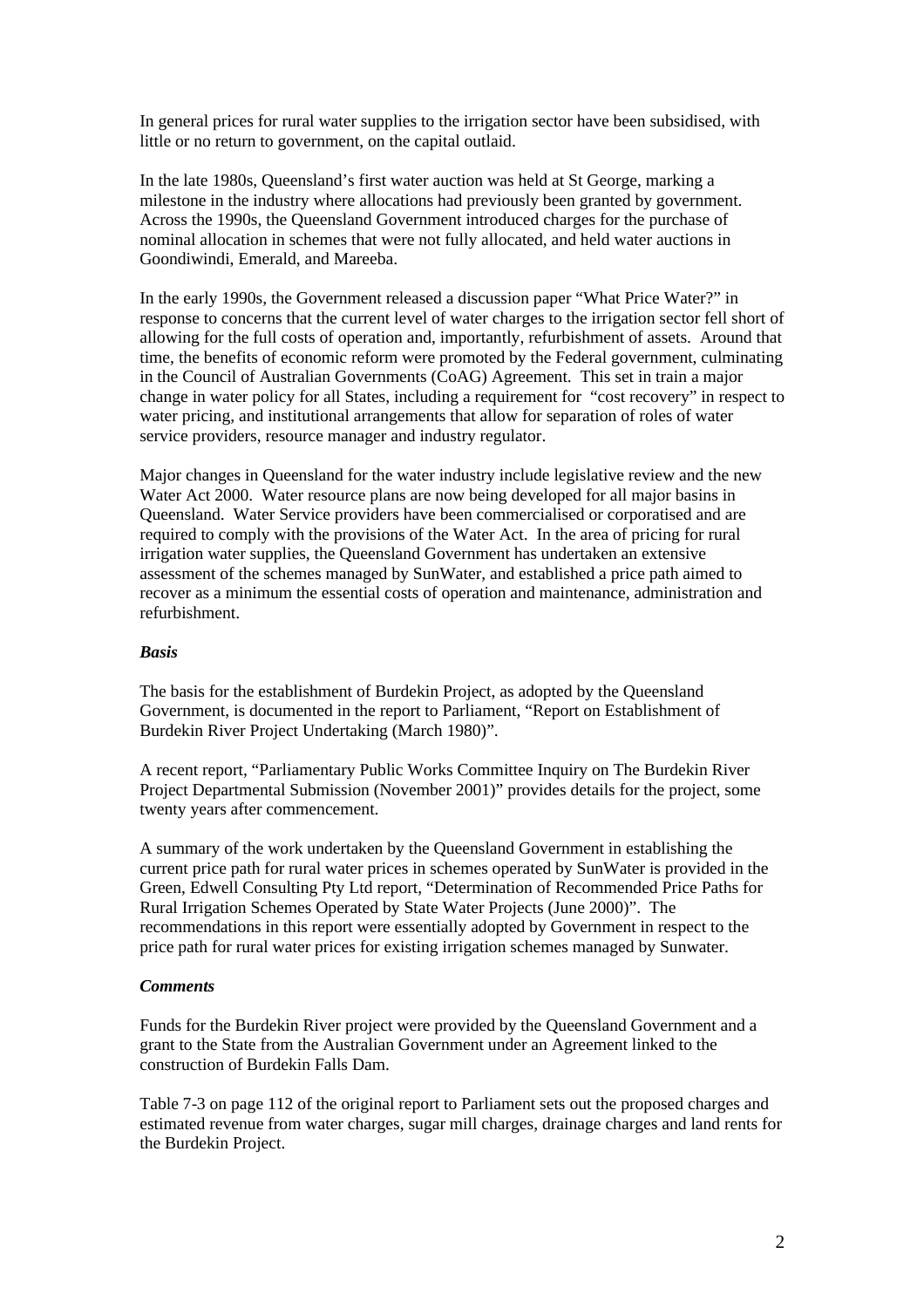*The estimated surplus of direct revenue over expenditure is \$3.18 million. This surplus is equivalent to 2.05 percent of the service charges of 9.5 percent (9 percent interest and 0.5 percent sinking fund) on \$33.5 million of the total capital cost of the proposed works.*

Water charges adopted at the time reflected the same level of charge in place for the older Burdekin irrigation areas.

Through the 1980s and 1990s, the Queensland Government had a general policy to limit price increases for irrigation water supplies to CPI. This applied to the Burdekin scheme where water users normally paid a minimum charge equivalent to 75% of their nominal allocation volume plus a further charge for each megalitre in excess of the minimum charge volume.

In 1996, subsequent to the CoAG Agreement and development of National Competition Policy, the Queensland Government outlined its policy in respect to water pricing in its document, "Rural Water Pricing and Management". For existing water supply schemes (page 7):

*The Queensland Government aims to make ongoing improvements in the financial position of water supply schemes to enable a sound, long term financial position for each scheme to be established………*

*…… medium term objective is to ensure water revenues for each sector, in all existing water supply schemes cover, as a minimum, the operating and refurbishment costs of providing the supply.*

In schemes where sectors were already covering their share of operating and refurbishment costs (page 8):

*Government would seek, as a minimum, to maintain this situation .. by*

- *continuing to annually adjust water prices in line with cost increases for providing services; and*
- *working with users to reduce costs or increase revenue by selling more water…*

As one of the policy measures, the Government introduced two part tariffs for water supplied in State owned irrigation schemes in 1997/98. The new tariff structure provided a fixed charge component based on the nominal allocation, and a usage charge for each megalitre used.

In July 1997, State Water Projects became a commercialised unit within the Department of Natural Resources. In early 1999, a special Water Reform Unit was established within the Department of Natural Resources to drive a number of key reforms in the water industry including assisting Treasury with the corporatisation of State Water Projects, which became effective on 1 October 2000.

Under the CoAG framework, Queensland Government had endorsed the principles of consumption-based pricing, full-cost recovery, where practical, and the removal of crosssubsidies. For rural water supply, CoAG agreed that where charges do not fully cover the costs of supply, the charges and costs would be progressively reviewed so that no later than 2001, they complied with the principle of full cost recovery, with any subsidies being transparent.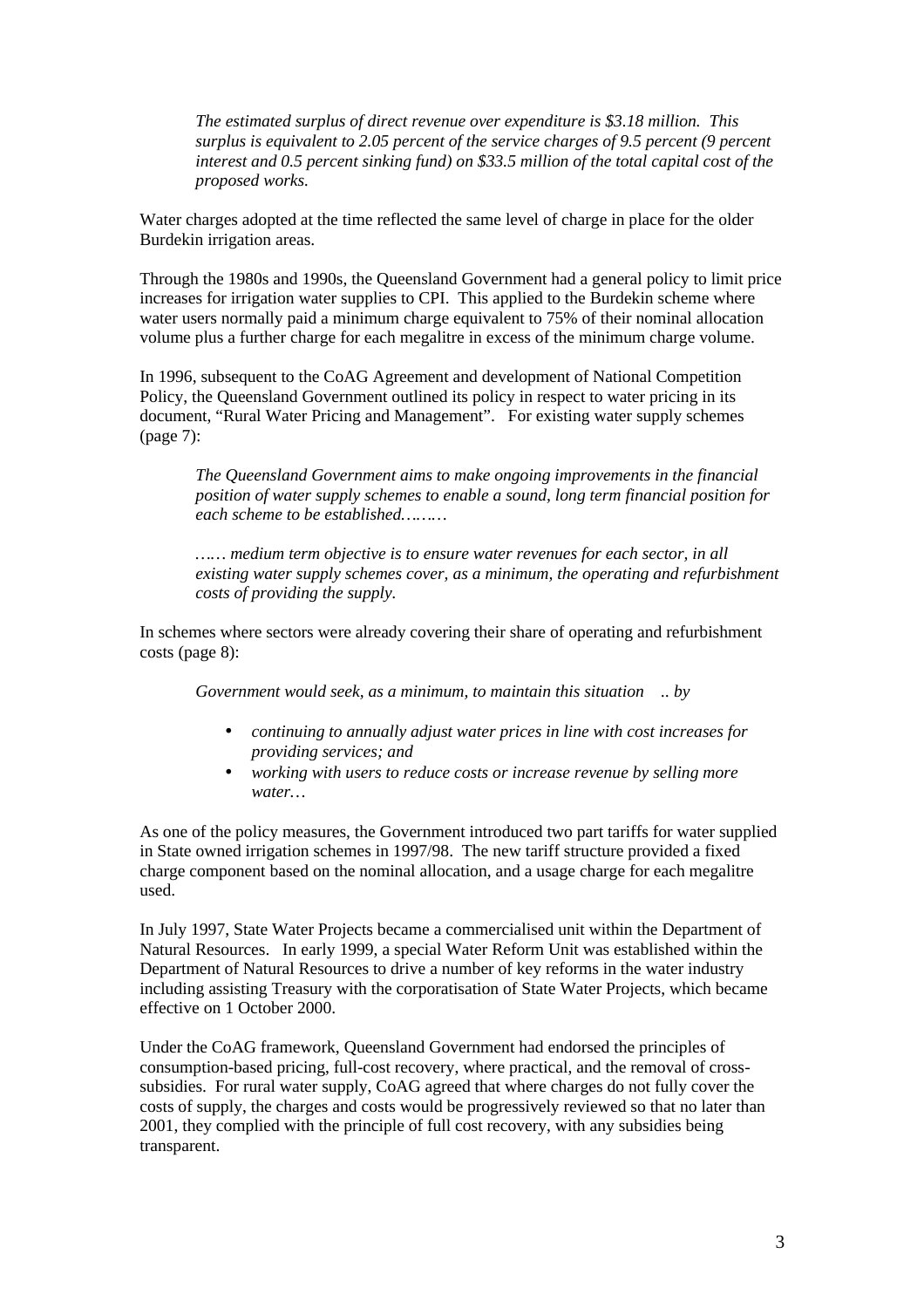To assist the States implement water reforms, the Standing Committee on Agriculture and Resource Management (SCARM) developed a minimum cost recovery target for all water users. The cost recovery requirements are expressed as lower and upper bounds, within which prices for water services must lie. The lower bound requires prices to cover, as a minimum, operation, maintenance, administration, taxes or tax equivalents, provision for asset refurbishment, interest on debt and externalities. Externalities are to be approximated by a natural resource management charge to cover the costs attributable to water businesses of managing the water resources. The upper bound for cost recovery includes all those lower bound costs and a commercial return on capital.

As the Queensland Government considered the 2001 deadline under CoAG for cost recovery to be too onerous and inflexible, it initiated a Tripartite meeting of States, the Commonwealth and the National Competition Council in January 1999 which resulted in a more pragmatic approach. Specifically, the approach allowed rural water pricing reforms to be implemented over six years to 2004 for those projects that are unable to meet lower bound cost recovery by 2001. It also provides for on-going assistance to continue in some projects where lower bound cost recovery is impractical. In this respect, the Queensland Government won a major concession for water users.

Acknowledging the concessions gained, the Queensland Government approved an initial price increase in most irrigation schemes across the State, averaging 10%, to apply from 1 July 1999 and Cabinet approved the development of a five year price path for 2000/2001 to 2004/2005 inclusive.

On 25 September 2000, the Queensland Cabinet approved a rural water price path for schemes managed by SunWater. The rural water price paths, as documented in the Edwell, Green Consulting report, were based on a rigorous approach that included

- extensive financial modelling;
- an audit of State Water Projects assets by Arthur Anderson;
- an efficient benchmark cost review by Ernst and Young and GHD;
- an assessment of likely water demands over the price path period;
- an assessment of economic impacts on the industries; and
- extensive consultation with peak industry bodies and user groups over an 18 month period.

In regard to the Burdekin Haughton Water Supply Scheme, the existing level of revenue was deemed to be covering operation, administration and refurbishment costs (lower bound costs) when compared to efficient costs. A small return on the asset base was being achieved. In line with its stated policy, and the CoAG framework, the Queensland Government established a price path for the Burdekin that maintained the existing revenue level, while at the same time, SunWater was required to reduce costs.

It is noted that full cost pricing, in accordance with the CoAG framework, has not been presented for the Burdekin Haughton Scheme in the consultant report. Full cost pricing requires the determination of the "regulatory asset base" and application of a suitable weighted average cost of capital. The difference between full cost for water supplied for irrigation in the Burdekin Haughton scheme and the revenue received is the subsidy provided by Government for the scheme, under the CoAG framework.

It is noted that the Queensland Government in the past has set charges for purchase of allocation and has received monies from auction of land in the Burdekin scheme. These revenues are not viewed by the Department as "capital contributions" which might be regarded as equity in the scheme. Rather, they are viewed as payments made for assets which indeed have value and can be sold by the purchaser.